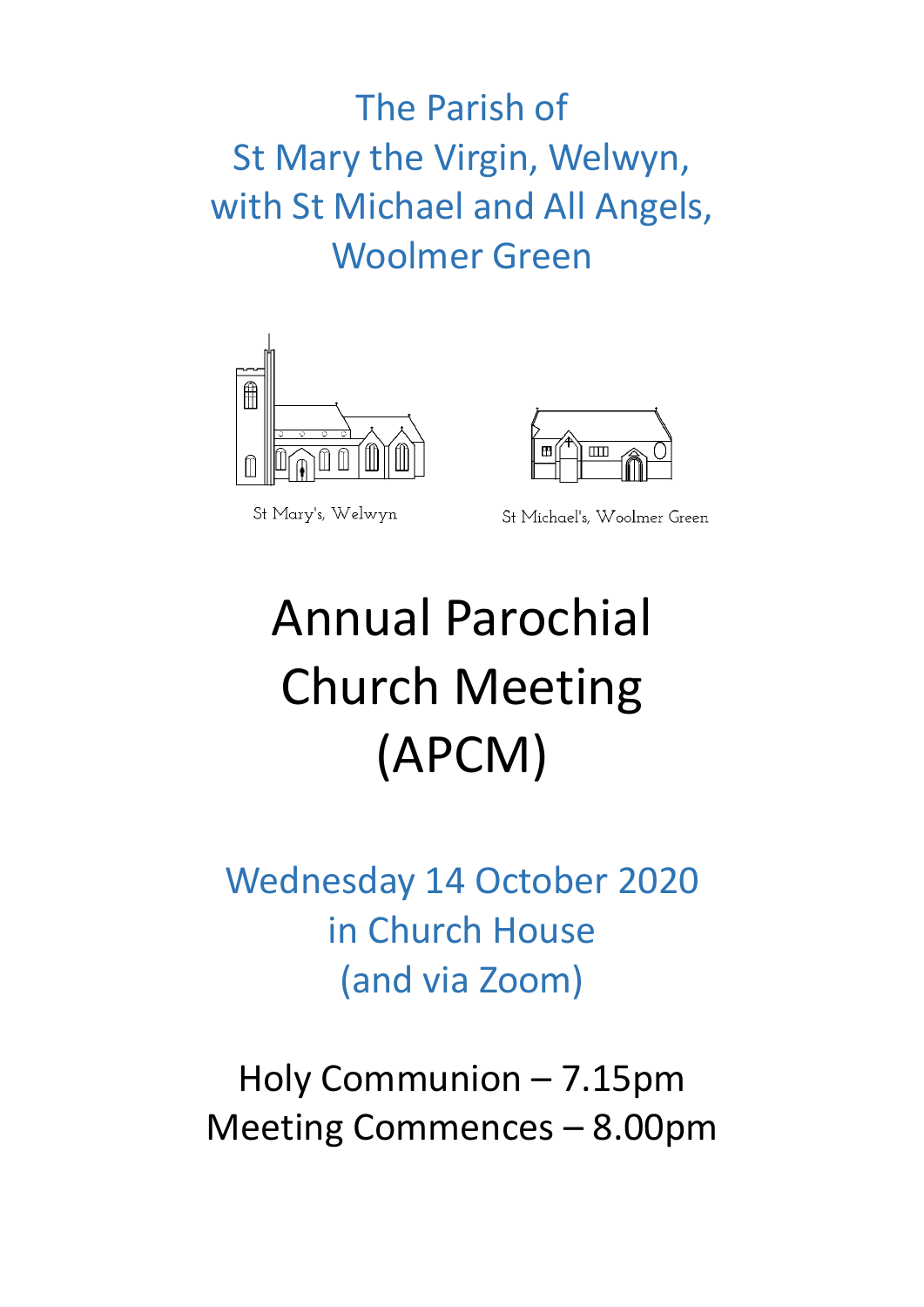# **Contents**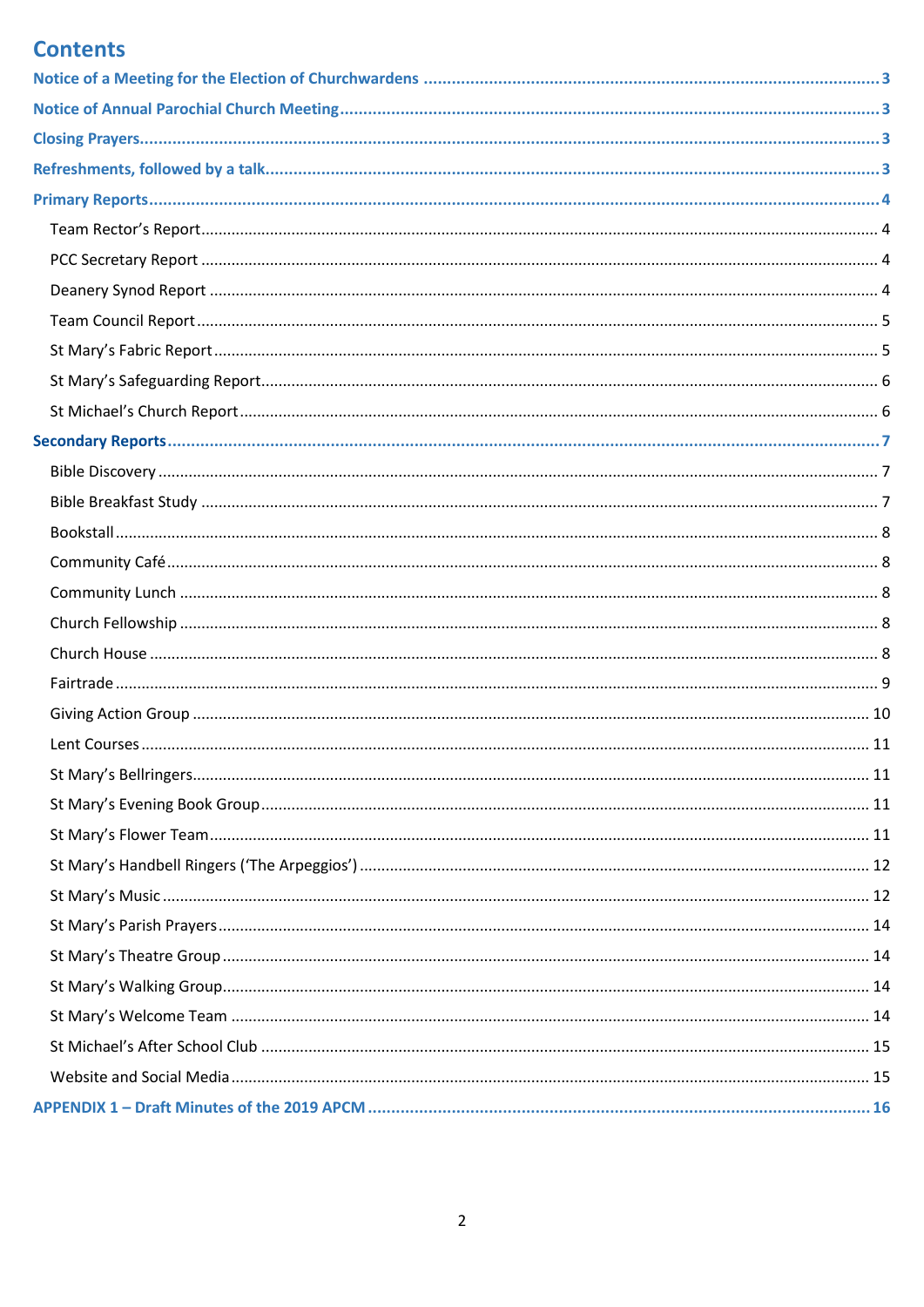# <span id="page-2-0"></span>**Notice of a Meeting for the Election of Churchwardens**

**A meeting of parishioners for the election of Churchwardens will be held on Wednesday 14 October 2020 at 8.00pm in Church House (and via Zoom).**

#### **AGENDA**

| <b>Opening prayer</b>                           |
|-------------------------------------------------|
| Minutes of the meeting held on the 3 April 2019 |
| <b>Election of churchwardens</b>                |

## <span id="page-2-1"></span>**Notice of Annual Parochial Church Meeting**

**The Annual Parochial Church Meeting (APCM) held on Wednesday 14 October 2020 at 8.00pm following the meeting for the Election of Churchwardens at 8.00pm in Church House (and via Zoom).**

#### **Agenda**

| 1. | Chairman's welcome and opening remarks           |
|----|--------------------------------------------------|
| 2. | <b>Attendance List and Apologies for Absence</b> |
| 3. | Minutes of APCM held on 3 April 2019             |
| 4. | <b>Matters arising</b>                           |

## **Elections**

| -5. | Assistant Churchwardens for St Mary's and St Michael's |
|-----|--------------------------------------------------------|
| 6.  | Lay members to the Parochial Church Council            |
|     | Side persons                                           |
| 8   | <b>Independent Examiner</b>                            |

## **Presentation of Annual Reports**

| <b>Team Rector's Report</b>          |
|--------------------------------------|
| <b>PCC Report</b>                    |
| <b>Deanery Synod Report</b>          |
| <b>Team Council Report</b>           |
| <b>St Mary's Fabric Report</b>       |
| <b>St Mary's Safeguarding Report</b> |
| <b>St Michael's Church Report</b>    |
| <b>Other reports</b>                 |
|                                      |

#### **17. Any other business**

#### <span id="page-2-2"></span>**Closing Prayers**

#### <span id="page-2-3"></span>**Refreshments, followed by a talk.**

#### **Notes relating to the 2020 Parochial Church Council**

Candidates nominated for election to the Parochial Church Council must:

- 1\* be on the Electoral Roll
- 2\* be 16 years of age or upwards
- 3\* have communicated at least three times in the past year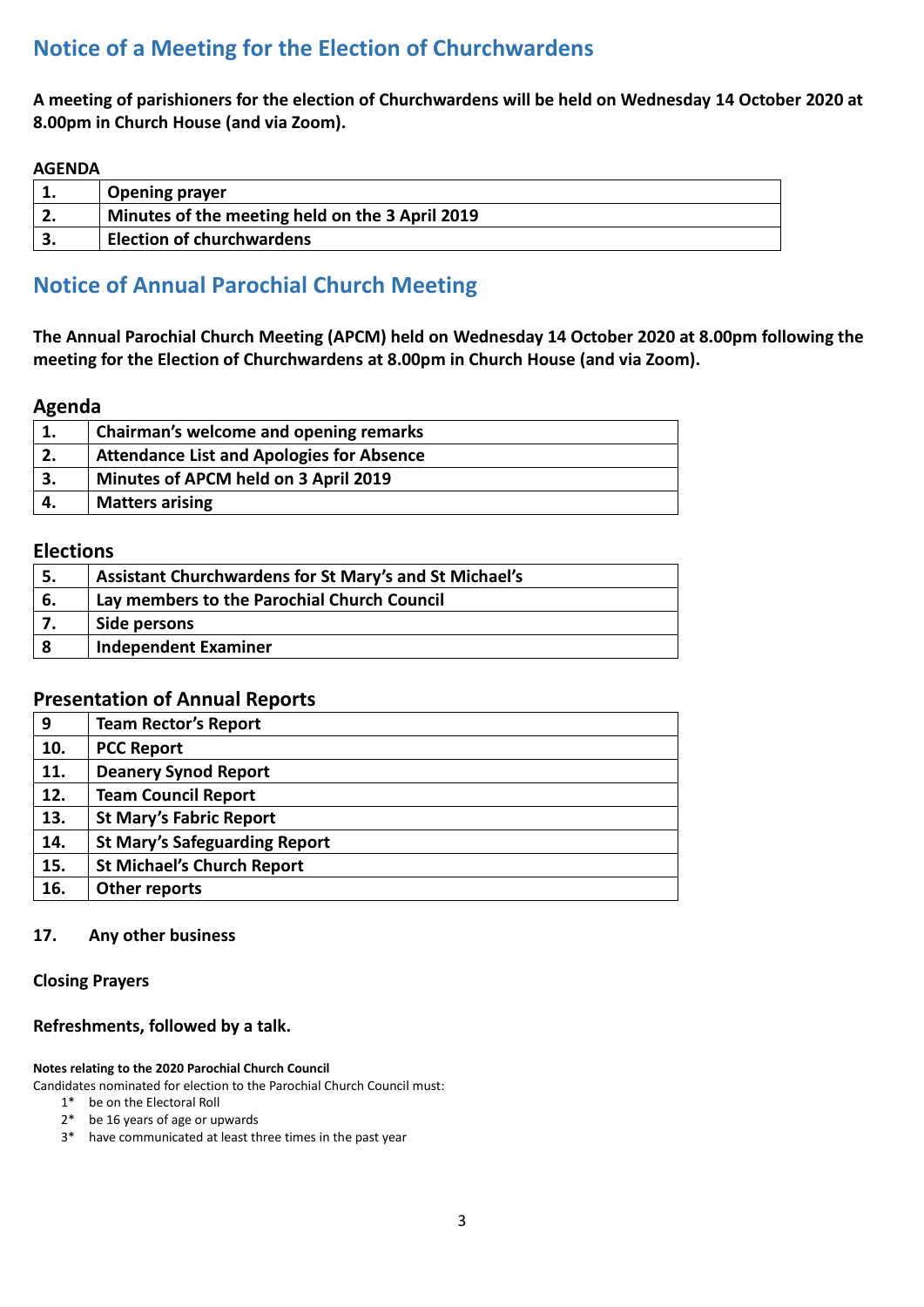It is the practice in this Parish:

- 4\* to obtain the express consent of the candidate
- 5\* to complete a nomination form, signed by the proposer and seconder

# <span id="page-3-0"></span>Primary Reports

<span id="page-3-1"></span>Team Rector's Report – *The Rev'd Dr David Munchin*

*This will be read aloud; copies to be made available at the meeting.*

#### <span id="page-3-2"></span>PCC Secretary Report – *Daniel Holroyd-Thomas*

The PCC met six times, at bi-monthly intervals, from the date of the last APCM to March this year. The PCC has met to discuss issues which have arisen during the year, and approved nominations for school governor positions, amongst other things. I am standing down at this meeting, but please contact the designated email address if you have any questions relating to the PCC at pccsecretary@welwyn.org.uk.

<span id="page-3-3"></span>Deanery Synod Report – *Vernonne Allan*

We are part of the Deanery of Welwyn Hatfield which includes 14 parishes.

Our Deanery Synod meets three times a year, in a different church each time. As a representative one has a good opportunity to see other churches and to meet up with clergy, readers and laity from other churches; all churches having at least one lay representative. It is also an opportunity to learn how the Church of England operates, from Parish to Deanery to Diocese and so on upwards.

Meetings took place on May 22 2019, 17 October 2019 and most recently on 12 February 2020. Kathryn Alford, my fellow lay representative for St Mary's Church has switched to the other side: during 2019-2020 Kathryn was our very able lay chair. However she was also in training for ordination during the year that this report covers. (Kathryn has since been ordained and joined St Etheldreda and St Luke's in Hatfield. We shall miss her at St Mary's.) Our Rural Dean is The Rev'd Jenny Fennell of St. Francis in Welwyn Garden.

The speakers are always of an excellent calibre, any parishoners can attend the meetings and I'd encourage you to come when they start again.

There was disappointment at May 2019 Deanery Synod at Christ the King Haldens when our speaker, Rachel Brockie from The Children's Society failed to appear. Afterwards we were all most distressed to learn Rachel had suffered an horrific horse riding accident. This talk was rescheduled for May 2020, but of course could not take place due to Covid-19.

At the October's Deanery Synod the guest speaker was The Rev'd Andrew Gardner, newly appointed Team Vicar of St John's Hilltop. I was unable to attend due to having an operation. The minutes received proved that Andrew's talk on his vision for pioneer mission work in a mixed community attracted much discussion.

The most recent meeting in February, which fortunately I could attend, was at All Saints Datchworth Church. The Rev'd Philip Waller, whose work is with ordinands in the Diocese, spoke about vocation, introducing some current ordinands and discussing with them how they had recognised a sense of calling. It was a very moving meeting with interesting insights on vocation; sometimes it takes other people to give a nudge before people recognise that they are called.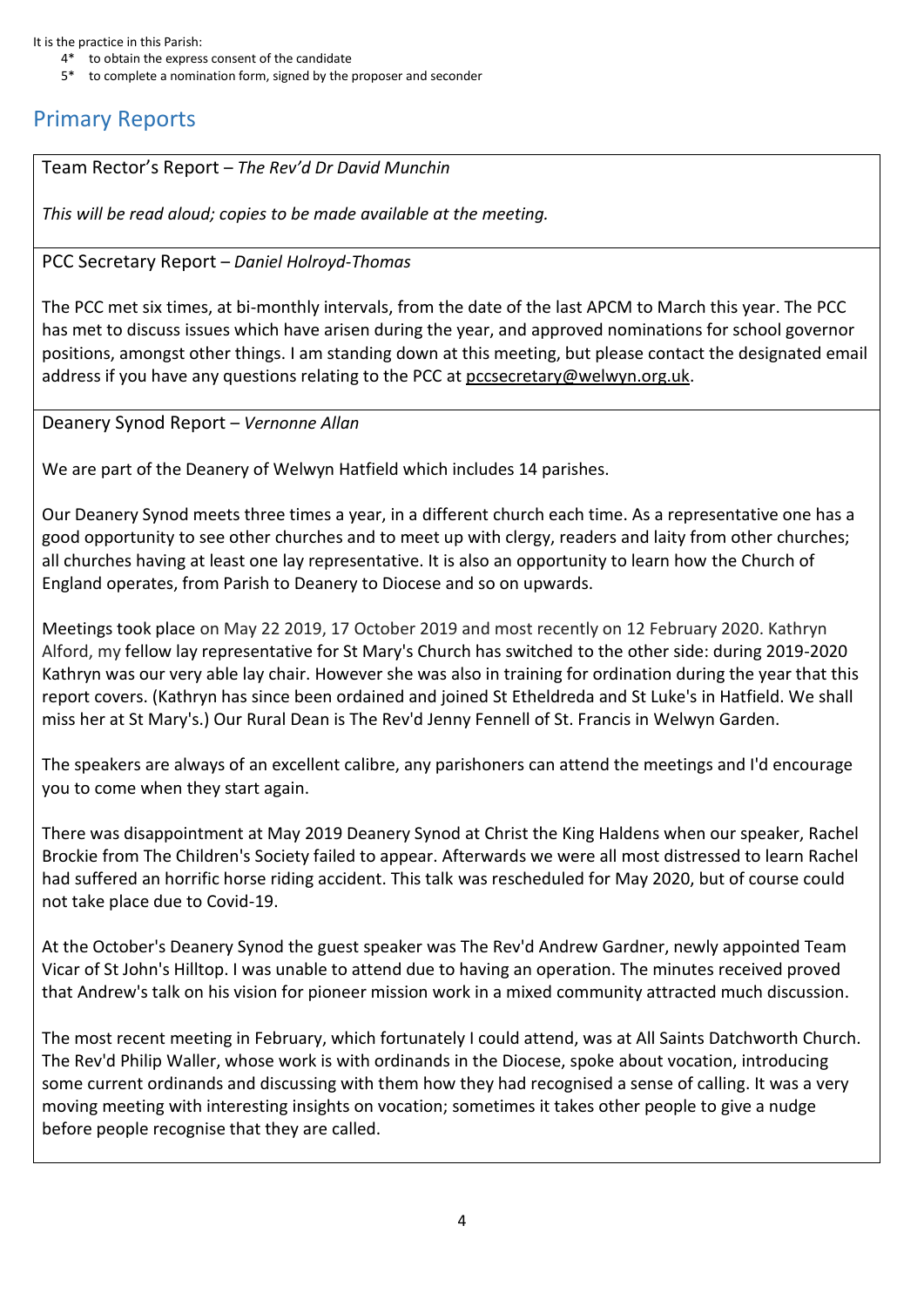Written reports were circulated by the representatives who attended Diocesan Synod and General Synod during the year.

<span id="page-4-0"></span>Team Council Report – *The Rev'd Dr David Munchin*

The Team Council has met on three occasions in 2019: 13<sup>th</sup> February, 26<sup>th</sup> June, 25<sup>th</sup> September.

The Team Council consists of the Team Rector, five representatives of the Ministry Team, two lay representatives from each church.

The purposes and tasks of the Team Council are laid out in its constitution.

Matters discussed in these meeting included:

- Safeguarding (Child and Vulnerable Adult Protection) –
- Team events and activities (e.g. Summer Evensongs)

<span id="page-4-1"></span>St Mary's Fabric Report – *Stuart Carr*

## **Organisation**

The fabric group comprises two members – Stuart Carr (Chair) (until April 2020) and Peter Brattle. This gives us a good spread of expertise and if additional skills & manpower is required, individuals are asked on a specific project basis.

Stuart Carr stepped down during April 2020 and Stuart Jenkin has taken over responsibility for all fabric matters thereafter.

## **Church Architect**

Ian Frearson of Freeland Rees Roberts has been the Church Architect for St Mary's and St Michael's churches since 2011 but FRR resigned from their role in March this year. This is due to their increased pressure of work and the inability to respond to our requirements relating to the church yard walls.

The selection of a new Architect is required as soon as possible.

## **Quinquennial Works**

The last quinquennial inspection was carried out early in 2018 which identified some internal repairs and potential external improvements. The internal repairs have been partially addressed and further work needs to be addressed during this coming year.

## **St Mary's Church & Church House**

During the last year general maintenance and improvement continues to be undertaken including: Maintenance and repair of the churchyard floodlights continue on a regular basis to keep the Church fully lit. The fixed wiring testing has been completed and minor repairs completed.

Regular testing and certification of gas, electrical, lift and safety systems have been completed during the year. Repairs and improvements have been completed as recommended.

Additional handrails to the upper vestry and the ramp to the choir vestry have been agreed to ensure safe access for all. Details have been prepared, costs approved and a public notice displayed. The final faculty application needs to be made.

External gutters and rainwater goods have been cleaned.

Remedial works to the lead roof of the tower have been undertaken.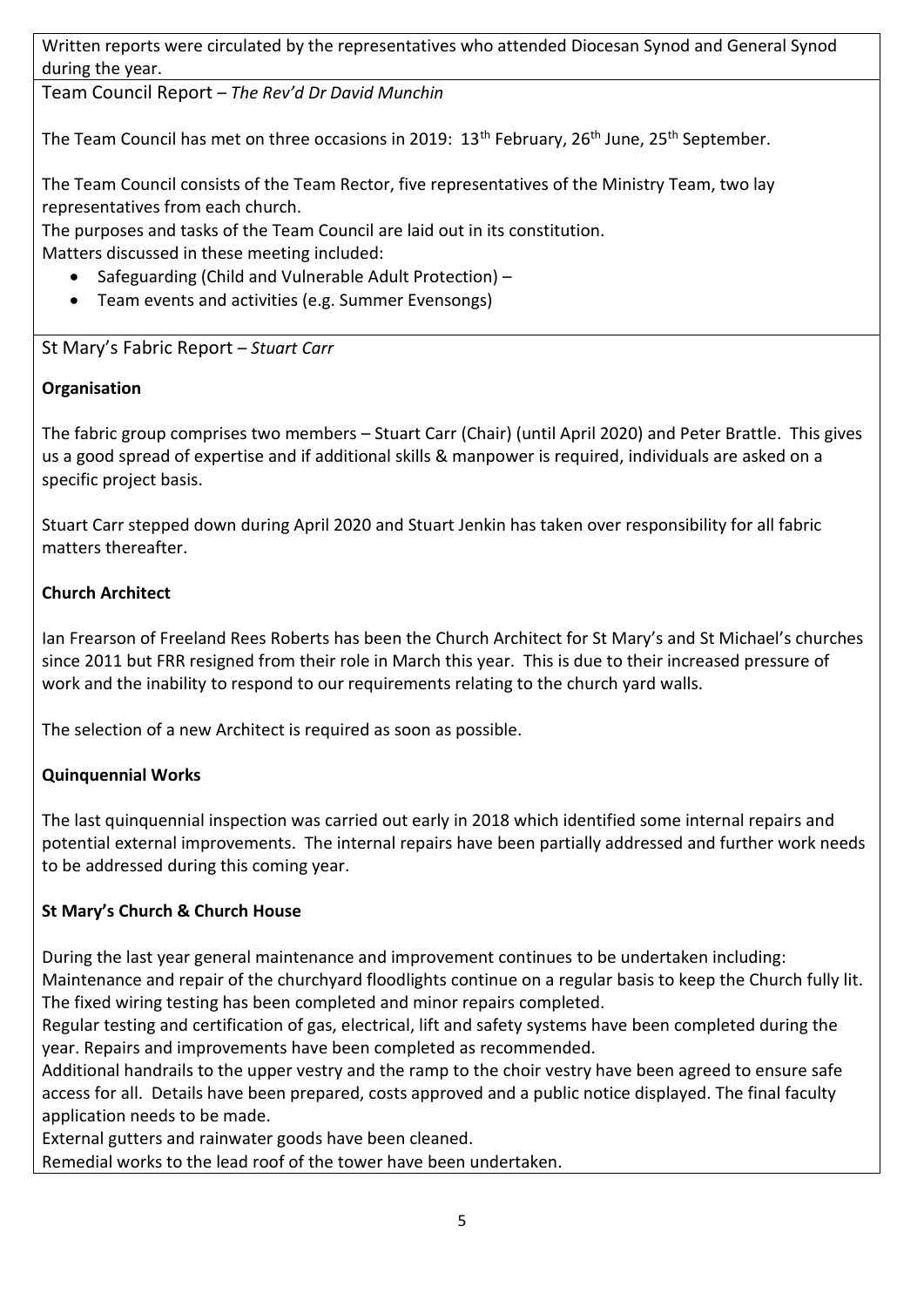The kitchen extract fan failed and has been replaced.

The PCC decided that the upgrading of the path lighting to the south door was not an essential matter and that this should not proceed. In order to avoid trip hazards caused by the old and defective light fittings it was agreed that these should be permanently disconnected and removed. This work needs to be put in hand.

## **GSHP & Heating Installation**

The PCC agreed that the existing old and obsolete gas boiler should be replaced. The work also requires modification to the underground gas main to comply with current regulations. Costs have been obtained and it is proposed to complete this work prior to the autumn ready for the new heating season.

## **Churchyard and Grounds**

The condition of the Churchyard walls has been an ongoing issue since at least 2010 and the Parish Council has not had funds available to address the necessary repairs.

The east wall collapsed in February following a storm and the Parish Council is now addressing the issue. However, a new Church Architect urgently needs to be appointed in order to prepare the design and specification of the re-building works on behalf of the Parish Council.

The wall to the north east corner is very unstable and also requires urgent stabilization and partial rebuilding.

The condition of the wall along the Codicote Road boundary continues to deteriorate badly.

Ann Harper continues to keep the Memorial Garden in fine condition. Thank you.

## **St Michael's House**

Maintenance and repairs have again been minimal this year. When Dominic departs in the summer of 2020 a refurbishment review will need to be undertaken. A new step and paved area outside the sitting room was constructed last summer which has made a significant improvement.

<span id="page-5-0"></span>St Mary's Safeguarding Report – *Susan Harris*

Susan Harris continues to act as our safeguarding officer. If you wish to report a safeguarding concern you should contact her or the Rector. There were no safeguarding incidents reported in 2019/20.

<span id="page-5-1"></span>St Michael's Church Report – *Sue Keach*

The church is well-maintained and in a good state of repair. The only major work this year has been the trimming of the churchyard trees. We removed the maximum growth allowed under the TPOs and this has lightened the front church yard considerably. The church is now visible from the road. The trees are now well shaped and we hope the reduction in foliage will allow a flow of air to the roof and perhaps reduce the buildup of moss on the tiles.

We have replaced the two oak posts which had rotted and the gates have been rehung and the 'furniture' cleaned. The gutters have been cleared twice and the rainwater goods inspected. Plans to hang Christmas lights in the church yard have been put on hold.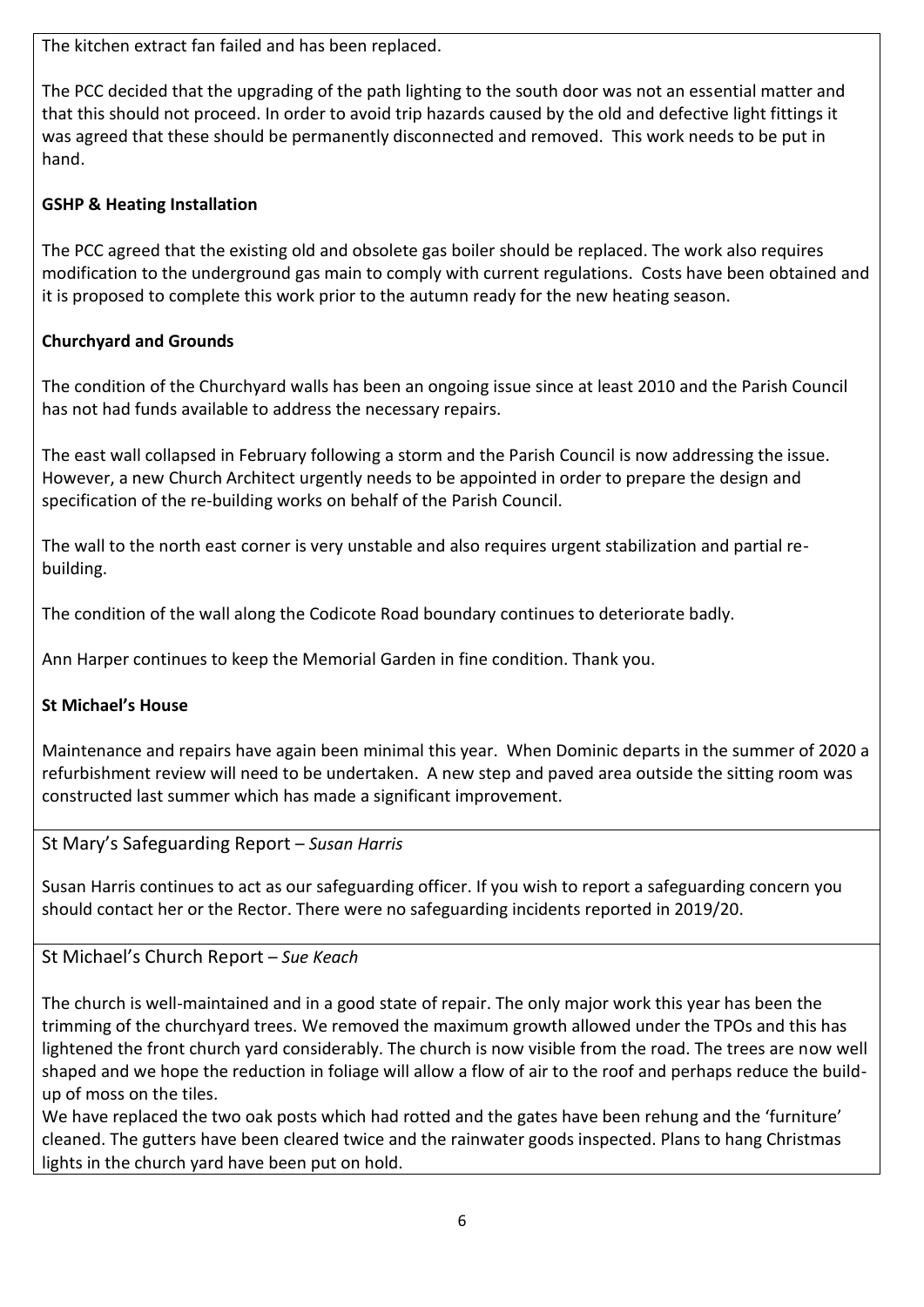Routine safety tests have been done to the fire extinguisher and the small electrical apparatus .The registers , insurance policies, and the inventory we all checked by the Rural Dean and found to be in good order. The piano and the organ were tuned.

Coopers continue to maintain the church yard. It always looks very well cared for and we have even been complimented on its appearance this year. A welcome change from grumbles!

# <span id="page-6-0"></span>Secondary Reports

<span id="page-6-1"></span>Bible Discovery – *Gay and Mike Carpenter*

Our aims at Bible Discovery are to enjoy exploring the Bible together in a warm and friendly fellowship, and to discover what its teaching has to say to us and our lives today.

We like to ask people to vote for what they'd like to study next, and for the summer term, 2019, they asked to get to know Abraham. The account of his life led to good discussions on faith and obedience, and challenged us to look at our own lives. For example, we explored the kind of society Abraham lived in, looking at the religion of the people then which involved child sacrifice to appease the gods. This gave us the background into Chapter 22 and the near-sacrifice of Isaac, Abraham's longed-for son. What was God saying when he told Abraham to do this? Once we investigated there were clues to God's intention in the text that we hadn't noticed before.

Next, people chose to study the life of King David, a life lived totally in a time of war. He was a warrior king and yet God called him "a man after my own heart." This led to a very fruitful exploration of his life in the light of God's words. How can an adulterer and a murderer be thought of like that? What was it that caused God's approval of him- and what does God approve and disapprove of in our lives?

Before we joined the Lent course in 2020, we had a few sessions, so we asked people to choose a Biblical character to present to their group. Choices included Mary's husband Joseph, Lydia, Anna, Benjamin, and Judas.

Then we joined the chosen topic for Lent: Ruth Valerio's book "Saying Yes to Life." This was an exploration of Genesis Chapter 1, and each act of creation was studied to appreciate it, to see God's intentions, and to see what we humans, asked to be God's stewards and take care of it, had done. There were good things, but unfortunately a lot of dreadful things, plundering the earth for what we wanted without a thought for the future. Then Ruth engaged us in seeing what we could do about it. This was empowering and helpful.

All this led us to plan a booklet which resulted in a beautiful collection of reflections on the course in poetry and prose, each offering illustrated. The last sessions of the course and the production of the booklet were completed after lockdown began. The virus didn't stop us!

Since then, we have learnt how to do Bible Discovery on Zoom, catering for people unable to join in by sending the relevant study to them and inviting a feedback discussion after the Zoom session to anyone wanting one. But we long for the time when we can once again welcome people into our home, provide coffee and chocolate biscuits, and exchange some news, laughter and hugs!

<span id="page-6-2"></span>Bible Breakfast Study – *The Rev'd Dr David Munchin*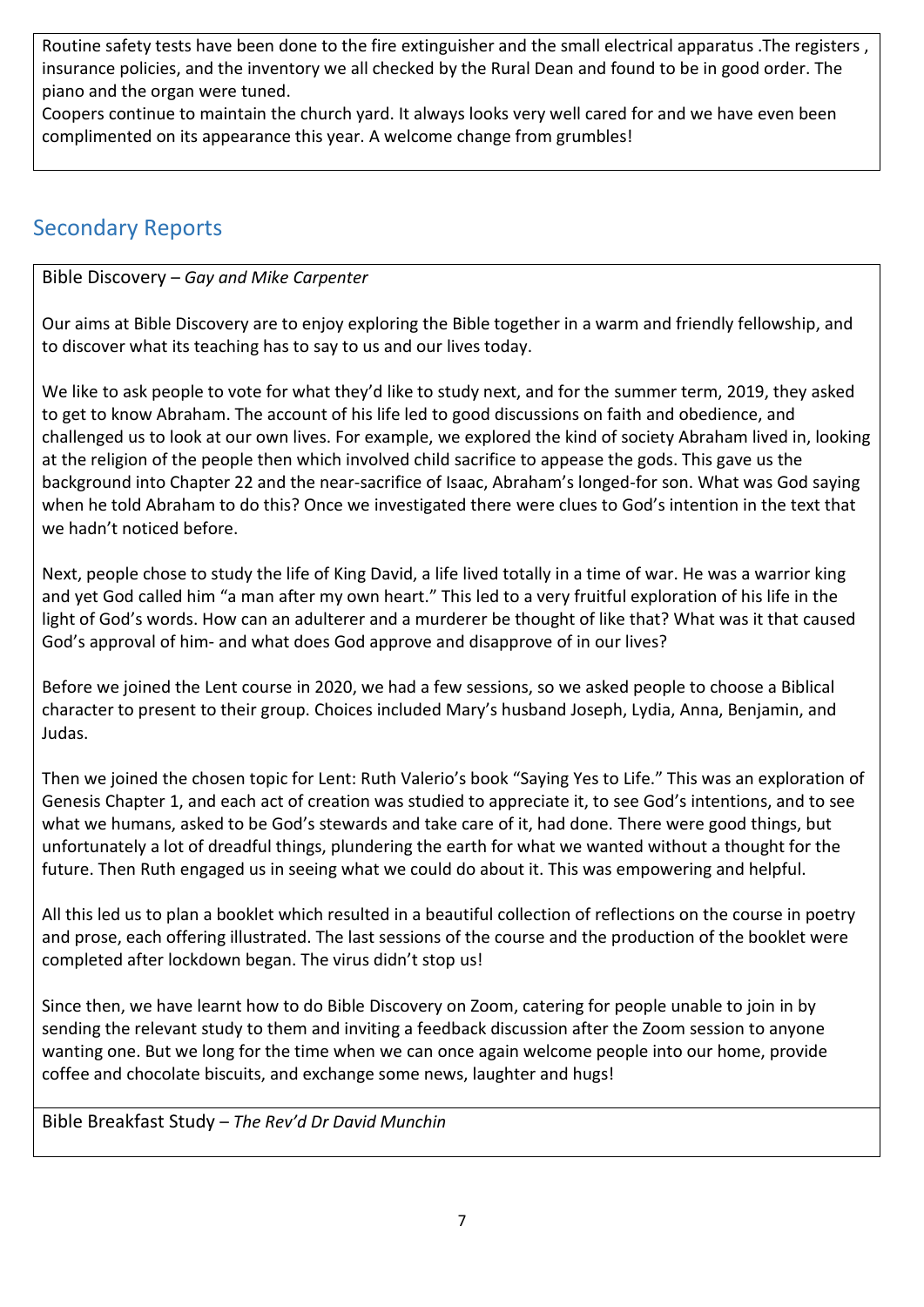Every Wednesday morning a group meets in Church House from 8am – 9am with breakfast provided from Katie's. We study the bible by looking at the three readings for the Sunday 10 days hence. We use a version of *lectio divina* before meandering off to whatever takes our fancy. All are welcome, breakfast is free, you can say what you want and get the drop on the Sunday preacher.

## <span id="page-7-0"></span>Bookstall – *Pat Brooks*

The bookstall has a wide range of reasonably priced greetings cards and cards with biblical texts suitable for most occasions. Due to low turnover in sales of adult books it has been decided to sell mainly children's books useful as gifts for baptisms and other occasions and some books of local interest. Orders for Christian books and daily bible study notes (samples are available) can be placed by contacting Pat Brooks. All profits from the Bookstall go to church funds.

## <span id="page-7-1"></span>Community Café – *Liz Hesketh*

The café, which is a joint venture between the Welwyn Parish Plan Group and the PCC, had its 10th anniversary in November last year. It is looking forward eagerly to its next ten years! On an average Tuesday we serve tea, coffee, biscuits and teacakes to about 50 regular customers. They come for the refreshments of course but most of all they come to meet their friends and chat, the noise level can be quite something! When we set up the café we charged 50p for tea/coffee and a biscuit and £1 for tea/coffee and a teacake. We still charge the same and despite increased costs of supplies we make an annual surplus of about £1300. This is split between the PCC and the Parish Plan Group for their projects. From time to time we have a number of visitors attend to discuss issues of interest with the Cafe customers. PCSO often attends. We could not do this without the excellent facilities of Church House and most importantly a team of dedicated friendly volunteers. Unfortunately due to Health advice from the Government 17 March was the last session until further notice. We look forward to reopening as soon as we are able.

## <span id="page-7-2"></span>Community Lunch – *Marjorie Lyon*

We have had another year of interesting meetings. These have included talks about the Dead Sea scrolls, birds, the Salvation Army, spies, growing up in South Africa, and embroidery amongst others. A strawberry tea was enjoyed, the handbell ringers entertained us at Christmas and a lunch took place in January. Attendance continues to grow. The Salvation Army and CPRE were our charities chosen for support this year. We also gave £300 to St. Mary's Church Restoration Fund. Our new programme starts in May.

## <span id="page-7-3"></span>Church Fellowship – *Marjorie Lyon*

At our last AGM the title of the Fellowship was changed from The Church Women's Fellowship to The Church Fellowship. We had a general vote and only 4 people objected. So the title was changed.

We now have men attending the meetings each month and some occasional attendees. We continue to rely upon the £1 from each person attending a meeting, which seems adequate funding. We support two charities each year. The local guest Speakers receive a gift or a donation to their charity.

The membership is growing due to the efforts of the committee, especially the programme Secretary. We always have a very varied and interesting selection of Speakers each year, many of them from local organisations.

<span id="page-7-4"></span>Church House – *Stuart Westley*

1. Current guidance concerning the use of Village Halls, into which category Church House falls, indicates that such premises may continue to be used by not more that 30 people provided social distancing is maintained and risk is responsibly assessed and mitigated. The latter responsibility lies with users. The current policy therefore is that Church House is available for use if the user groups so wish.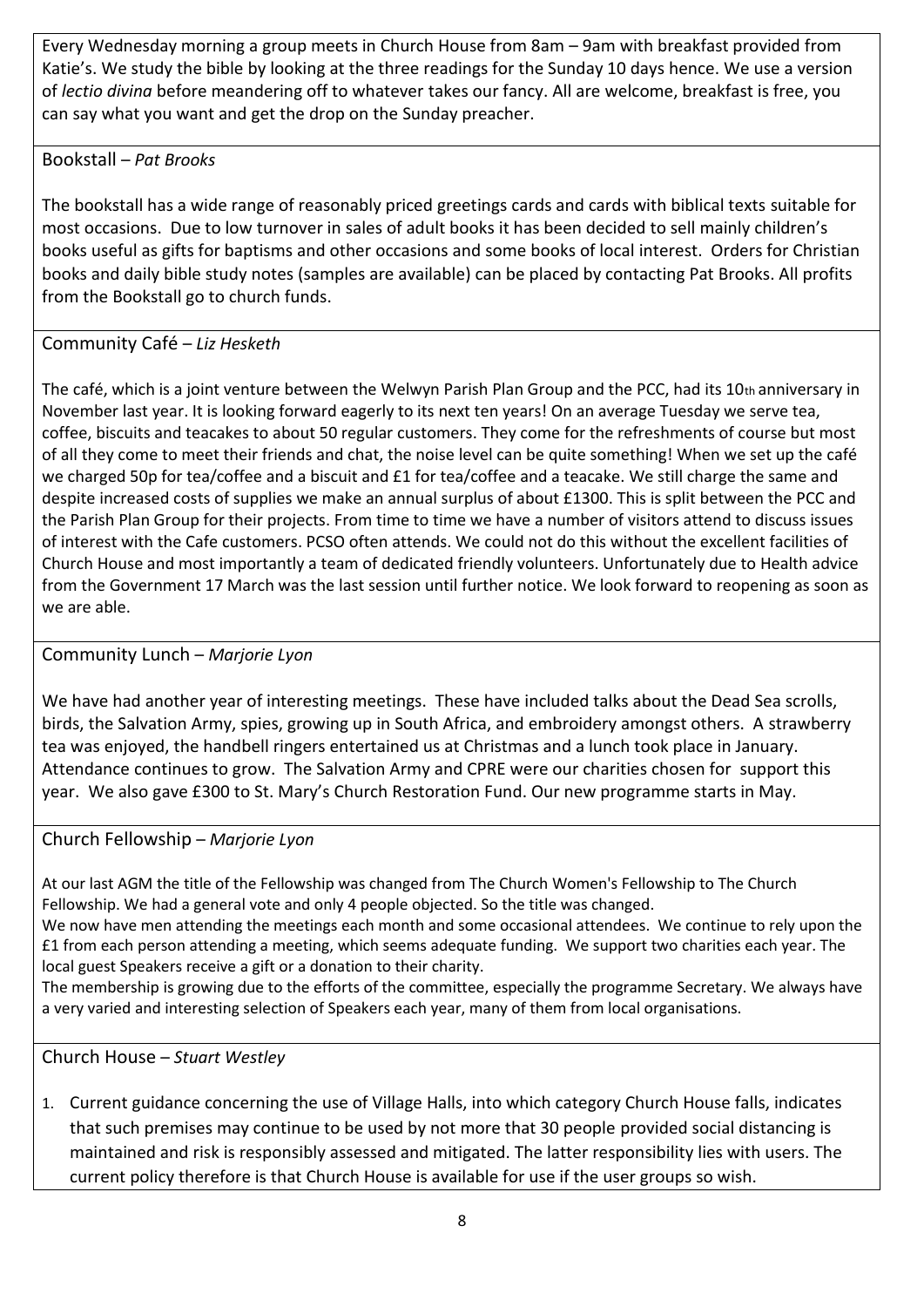- 2. Having been unused for almost six months, there has been some activity within Church House during the last two weeks. While recognising that the situation may change, possibly at short notice, we should expect the use gradually to increase in the weeks ahead. Recently we have seen resumption of coffee and tea after the 0930 Service, Fairtrade operated on Saturday 12 September and two groups met in Church House during the week  $7 - 11$  September.
- 3. With things currently changing almost on a daily basis it is important that we have prompt, clear communication concerning the use of Church House, otherwise there is a risk of double booking and, possibly, of users being unable to access the building. We have that clear communication now, but it is important that all involved appreciate the need for it. The Church Secretary, while not responsible for bookings, receives most of the communication and thus needs to be in the picture. As soon as things are more settled, we need to have an easily accessible record of which groups use Church House when. Creation of such a record is currently in progress.
- 4. From 2 September we reverted to the pre-lockdown cleaning arrangement in Church House. John Webber cleans for an hour and a half on Monday and Friday mornings. His wife, Rose, has been engaged to clean the Church thoroughly every Friday morning until the end of this year. I am responsible for ordering all supplies for Church House, including cleaning materials.
- 5. There have been quite a number of enquiries recently concerning external hire of Church House, though none has yet materialised. This is an area where we might anticipate development in the weeks ahead. The current policy is that PCC encourages external use of Church House by responsible individuals or groups, both in order to play a role within the community and to provide income which will defray cost. The need to generate income has increased during this year. I suggest that the opportunity for additional external letting should be welcomed but only on the basis that it is done responsibly and is well managed, with existing regular use by groups within the Church community taking priority. The point above about communication of bookings is directly relevant and the need for all users to accept responsibility for risk assessment is paramount.
- 6. There has been no suggestion that arrangements for locking the Church, Church House or the gates revert to what operated pre-lockdown. Consideration of a return to the previous arrangement, or something similar, would seem to be some way off.

<span id="page-8-0"></span>Fairtrade – *Maggie Varco*

We continued to run the fairtrade café and stall in Church House on Saturday mornings, thanks to our team of volunteers who make this happen each week. The drop-in café is a popular meeting place, and offers a warm welcome to newcomers to the church.

Our supplier of all things fairtrade, Traidcraft plc, had announced at the end of 2018 that they would have to cease trading due to poor financial results, caused by a combination of the retail slump, the fall of the £ after the Brexit vote and poor sales through their new website, due to technical issues. However, we were delighted that they were able to put together a rescue plan, which although unfortunately involved cost cutting and staff redundancies, meant that they were able to recommence trading at the beginning of the year, and we were able to continue our fairtrade stall.

Our sales were lower than in previous years due to the reduced range of goods offered in the Spring catalogue, but we were nevertheless very pleased with a turnover of £7,700 and a surplus of £1,032 which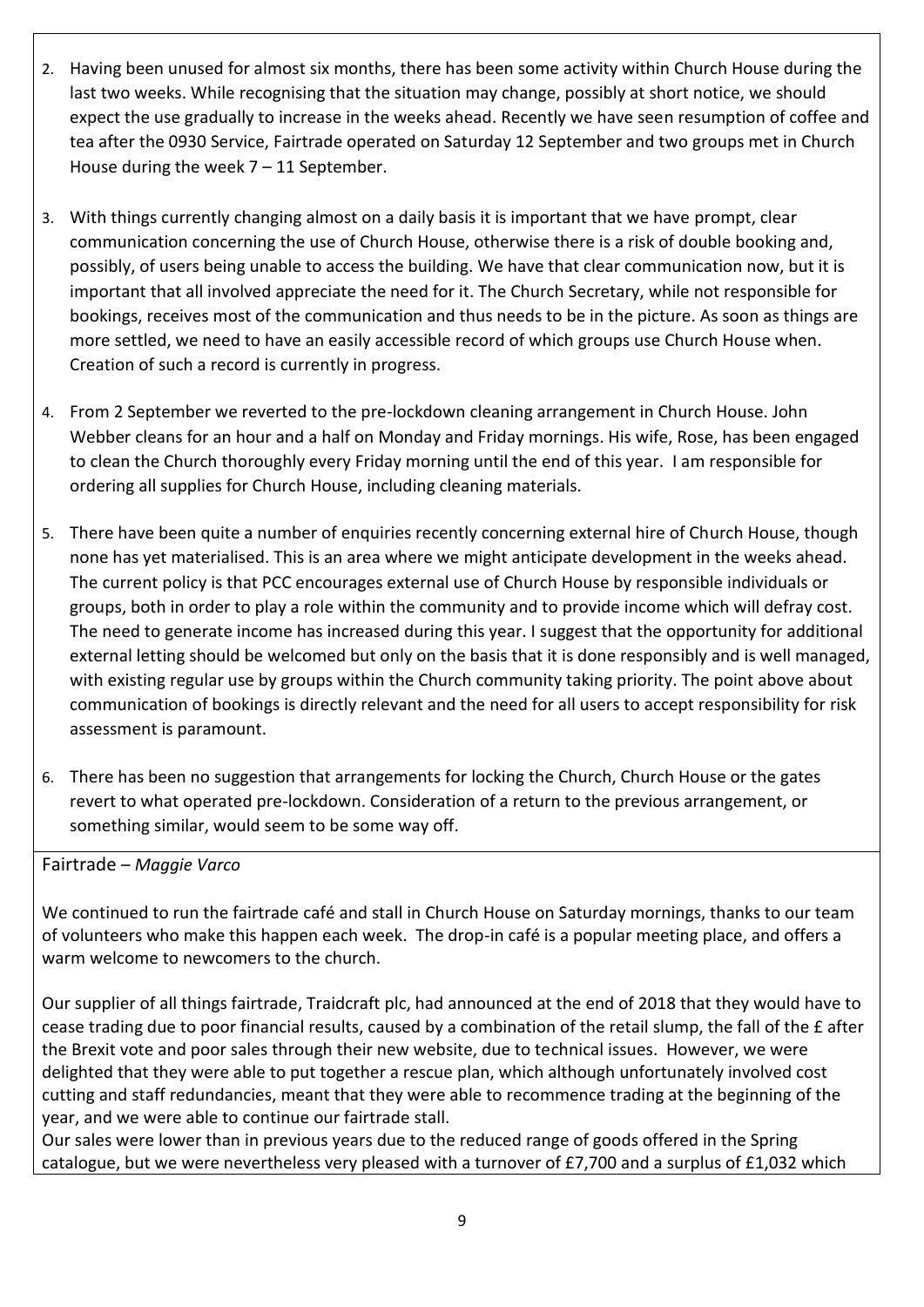was sent as a donation to Traidcraft's sister charity, Traidcraft Exchange, to support people to trade their way out of poverty.

<span id="page-9-0"></span>Giving Action Group – *Geoff Cummings*

The role of GAG is twofold:-

A) **stewardship**: to look at strategies to motivate people to give to the church.

B) **charitable**: to facilitate charitable giving by St Mary's to achieve a target equivalent to at least 15% of planned and plate giving on a rolling 3 year average.

## **Giving to St Mary's**

During the year we produced two leaflets, copies of which were distributed to the congregation with the remainder being available in church for anyone who did not receive a copy or has joined our congregation recently. Both leaflets are intended to draw attention to the church's need of income, sufficient to cover its regular expenses and those which crop up from time to time and involve drawing from reserves.

One leaflet covered the need for regular giving, preferably by monthly standing order or direct debit and also for the level of giving to be reviewed regularly by each member of the congregation. It should be a simple message to get across, that each year, costs increase and if our income does not also increase, we will soon fall into the red! However, this always seems to be one of the most difficult messages on which to get a response.

The other leaflet concerned legacies: giving to the church from your estate when you die by including instructions in your will or making a codicil. Legacies are hugely important to the future work and wellbeing of our church. In 2019 we received legacies totalling £27971

During the year a special appeal was launched in order to fund the cost of vital repairs to the organ. This produced a wonderful total during the year of £10896. Many thanks to all who organised that appeal and to those who contributed to it

## **Charitable Giving by St Mary's**

In total, St Mary's donated £14,580 to 17 different charities. Normally, the Giving Action Group does not decide how much goes to each charity nor, to a large extent, which causes are supported. The exceptions are the special collections at Mothering Sunday, Harvest Festival and Christmas where GAG selects a charity that seems relevant to the particular service or season and this is publicised in advance. Anyone can suggest a charity for consideration.

The choice of charity for other sums is largely decided by those running the event, be it through sponsorship, profit from a coffee morning, meal or talk or a sale of goods.

Full details of giving by St Mary's during 2019 are attached and are also displayed on the notice board in New Church House

The 3 year rolling average of giving to charities against income is 15.17% if Gift Aid is excluded from both income and the sums given away. The figure is 16.85% if Gift Aid is excluded only from income.

## **Thanks**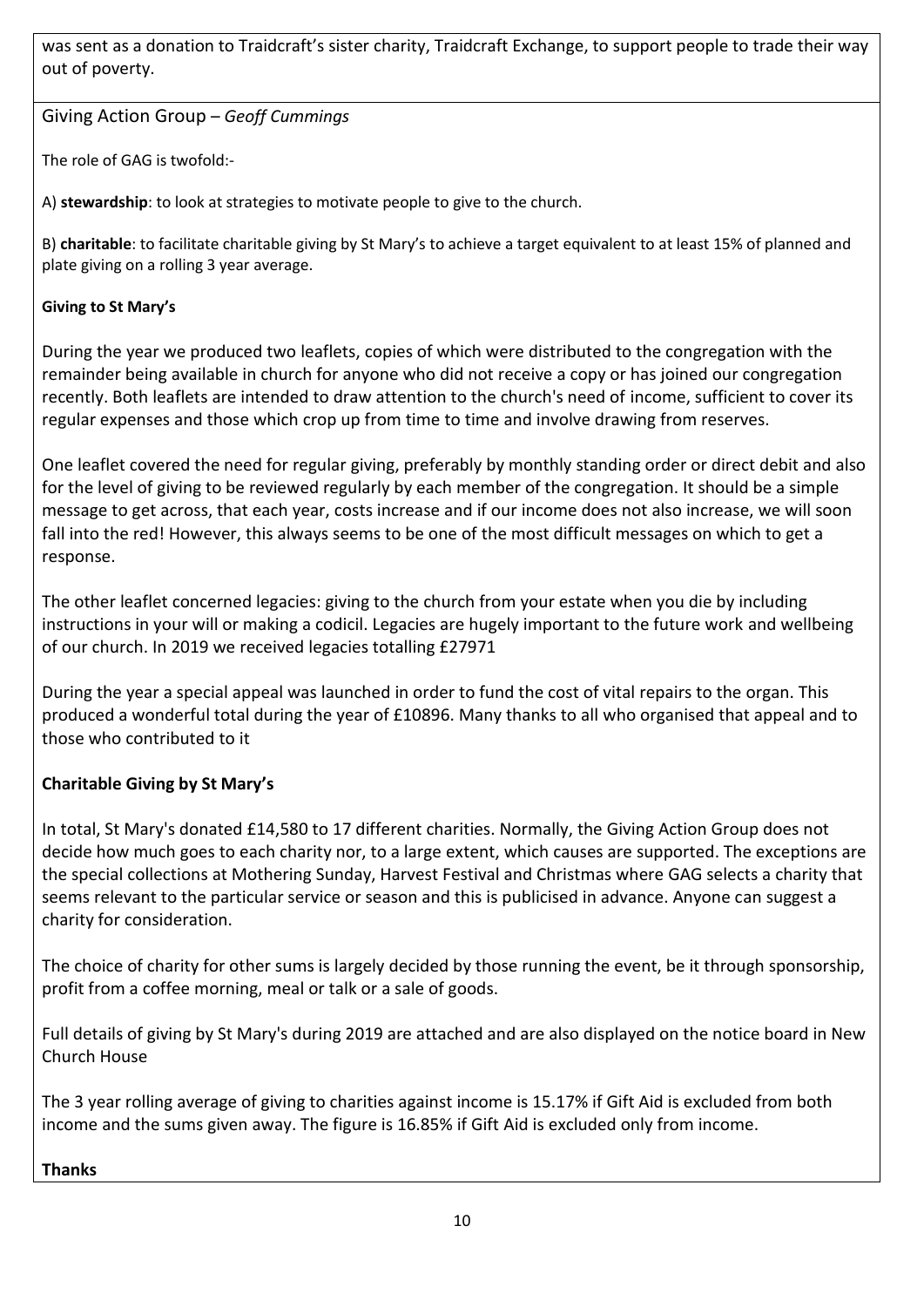Giving to St Mary's is not just about money; the giving of time and talents is also vital. A thank you was issued during the year and is, again here whether for that which goes largely unnoticed or that which is more obvious.

## <span id="page-10-0"></span>Lent Courses – *The Rev'd Dr David Munchin*

Our Lent groups in 2019 used a home grown course called 'Bible stories you thought you knew', and met in several locations across the team for five sessions during the Lent season.

## <span id="page-10-1"></span>St Mary's Bellringers – *John Williams*

St Mary's Ringing Band rings regularly before Sunday Services from 9.00 - 9.30am (every Sunday) and 6.00 - 6.30pm (2nd, 4th & 5th Sundays) when enough Ringers are available. The Band practises on Tuesdays from 7.45 to 9.00pm. We are usually able to ring all 8 bells for services. In addition, the band rings 6 bells for weddings when booked and 8 for special services when requested - if possible, depending on availability. The band also maintains the clock, winding it once a week, and hoist and lower flags on the Tower when required.

John Williams is now the Tower Secretary (again!), following the retirement of Mary Gregory for health reasons. We currently have 14 regular ringers, however only 4 are Church members so St. Mary's owes a debt of gratitude to all the band for turning out for Sunday and special service ringing so reliably – unlike so many towers where service ringing is occasional, not regular.

Chris Coxell from Codicote Tower often attends our practises on Tuesdays, helping out with teaching, and by arrangement the whole band practices at Codicote once every month or two. Two or three of the band often help out at practices at Datchworth on Thursday evenings. It takes quite a while to become a competent ringer so it needs determination, but we do have an enjoyable time on the way. Please consider whether you could do it and would enjoy the gentle aerobic exercise (and the not so healthy – but optional - social activity after practice). We should welcome another learner, especially as several of us are in our 70s!

For more information contact John Williams, on 01438 715679 or email [bells@welwyn.org.uk.](mailto:bells@welwyn.org.uk) It's one person on each rope, so to ring all our 8 bells we need 8 ringers. It goes without saying that if you have rung in the past and are not currently part of a band that rings on Sundays, you would be very welcome at St Mary's Welwyn.

## <span id="page-10-2"></span>St Mary's Evening Book Group – *Wendy Lawrence*

The St Mary's Reading Group meets at 8pm on the second Thursday of each month to discuss a book chosen by agreement. We have read a wide variety of books, both fiction and non-fiction. We meet in each other's homes and we always have an interesting and thought-provoking evening. The group is open to all members of St Mary's.

## <span id="page-10-3"></span>St Mary's Flower Team – *Jenny Wiseman*

We have a team of flower arrangers who take pleasure in the joy of enhancing worship with beautiful flower arrangements. Altar pedestal arrangements were provided throughout the year (except during Lent and Advent). These arrangements were often sponsored in memory of a loved one and were acknowledged in the relevant Sunday's service booklet.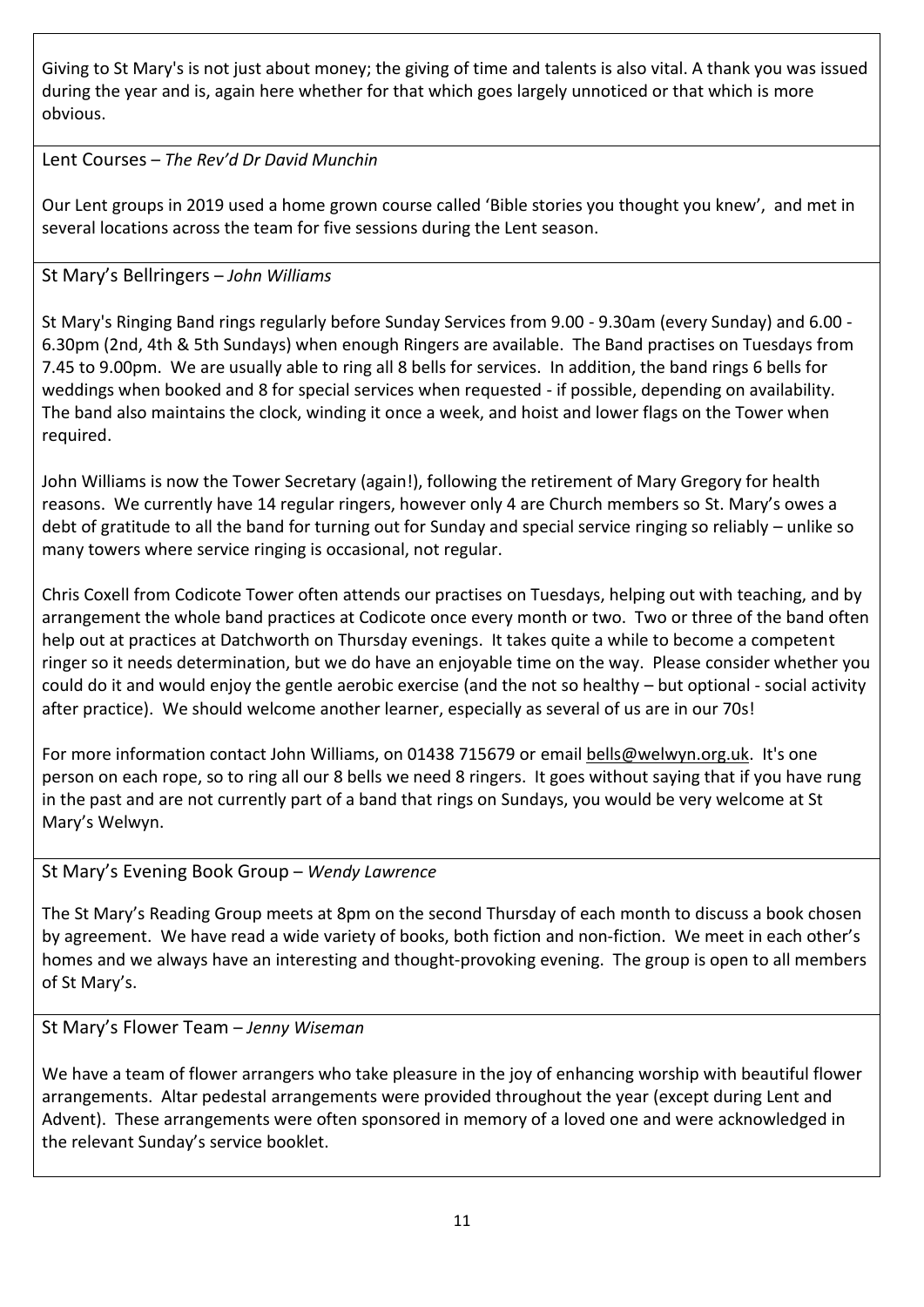The team get together to decorate the church for Easter, Harvest and Christmas and it is encouraging that so many wish to be involved. We have had new offers of help for these festivals from people who are not confident enough to do the main altar pedestal. Special thanks go to Alice Burnapp who "supervised" the team for the Christmas flower arrangements while I was away. Alice's creativity and imagination were evident for the Remembrance Sunday poppy displays. So many remarked how beautifully moving these were.

At Easter our displays included 65 arum lilies which had been given in memory of loved ones. It is always a special privilege to be involved with this.

St Mary's offers a church wedding flower service and during 2019, we were asked to do flowers for 7 weddings. It is a huge amount of work and often physical effort to get everything into church. Still, it is very satisfying, and the surplus we made goes into church funds as we do not charge for our time. It is always a pleasure talking to brides and their families about what they require, and we've received many messages of thanks and appreciation following their big day.

I would like to take this opportunity to thank the entire volunteer flower team for giving their creativity, artistic flair, time and skills to St Mary's Church. .

There is an open invitation for anyone to join the flower team. No previous experience is necessary – just the joy of arranging flowers in our church.

<span id="page-11-0"></span>St Mary's Handbell Ringers ('The Arpeggios') – *Jacky Johnston*

We were reduced to a very depleted team of ringers for several of the Carol Services in 2019, having enjoyed quite a good year of ringing around the district up until then. However, we have now welcomed several new members, so look forward to a happier few months to come. Included in our 2020 programme is an Open Practice and Drop-in Taster Session on handbells in St.Mary's Church on the Thursday evening of Welwyn Festival Week. All welcome!

For information on The Arpeggios, please contact Pauline Anderson (01438 716783) or Jacky Johnston (01438 714078).

<span id="page-11-1"></span>St Mary's Music – *Linden Innes-Hopkins*

## **Choir Report**

The choir continues to lead the musical aspects of services at St Mary's with skill and faithfulness. Without the commitment of its individual members and without the willingness of those members to work together as a team, a choir is unable to function well. Sometimes an anthem or a hymn may appear on the Music List that is not especially loved by one or more choir members but it may be much loved by others or, indeed, have been chosen because of a strong connection to the Sunday theme. Singing in a choir definitely does involve charity!

Our music making, like that of many other choirs (large and small), has been disrupted by Covid-19. Prior to the March lockdown, the normal pattern of services at St Mary's saw the choir singing an anthem at the Parish Eucharist each Sunday as well as leading the singing of the hymns and the regularly sung parts of the service. Over the Christmas season, the choir sang at three fine Carol Services: Advent, Christmas and Candlemas. Each one of these services saw the introduction of new music (new to the choir, although not necessarily contemporary) to sit alongside the 'old favourites'. Attendance at the Christmas Carol Service was very high; it is a privilege and delight to sing to a packed church.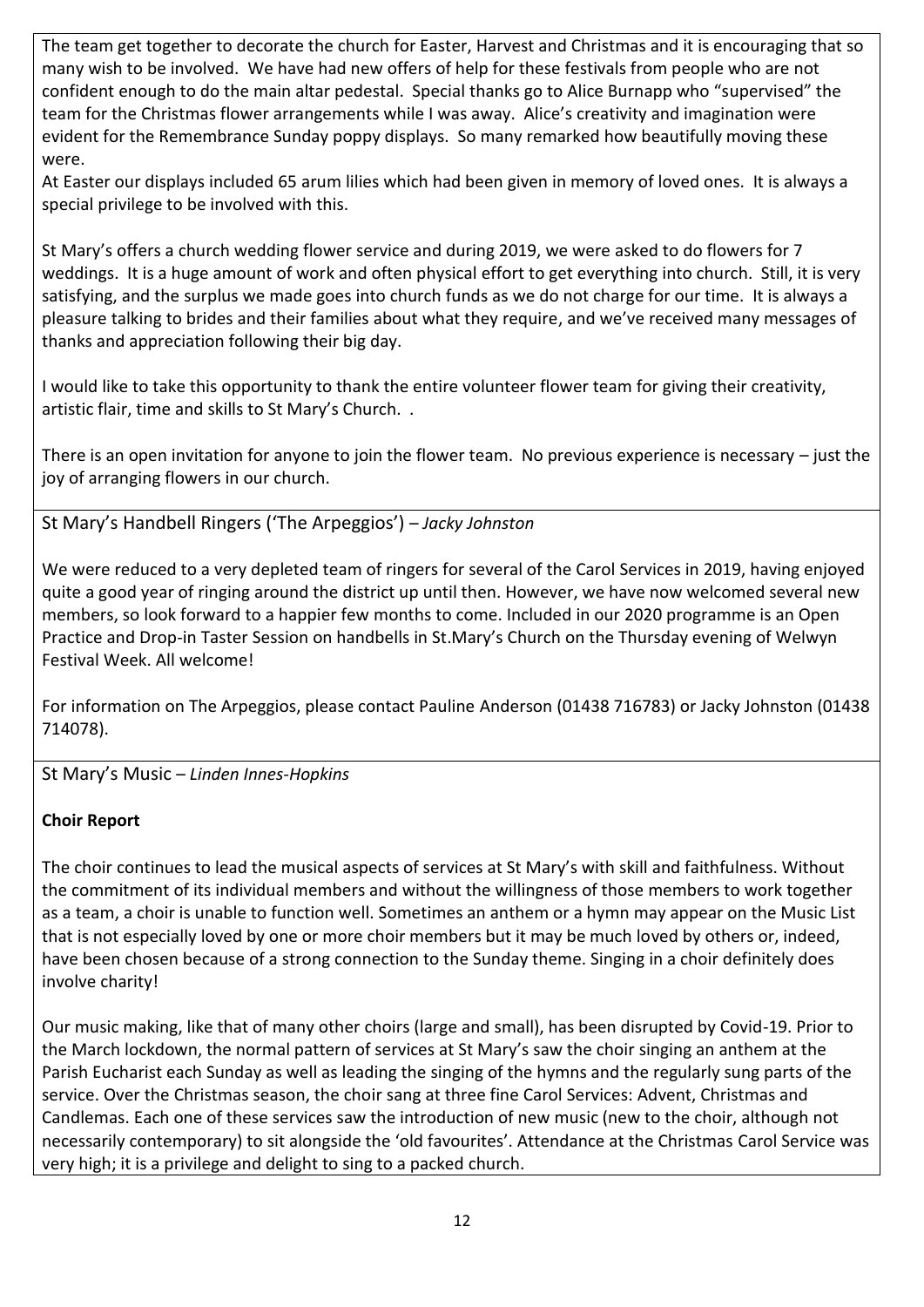Even though singing with a large congregation present brings a thrill of its own, many choristers continue to enjoy singing the ancient office of Evensong. It is a pity that so few now attend this service - a service which is sung predominantly by the choir - of quiet at the close of day, offering an opportunity for both reflection and for being transported by beautiful music.

Since churches were able to open for worship (but not for singing), some choir members and a few 'others' have been recording two hymns each week for the Sunday morning service. We had no experts in our midst but Stephen Jupp and Nikki Lewis have taught themselves to use a multi-track editing software, and Linden Innes-Hopkins has undertaken to lay down both an original organ track and a 'piano plus voice' track each week; the latter is sent out to the singers, who then record themselves (two devices are required!) singing their part. The individual tracks are layered over the original organ track, edited, – timing discrepancies can be 'resolved', rather magically… - often several times to achieve a really good result, and finally submitted.

While, like many church choirs, St Mary's Choir has seen much stability in its membership over the years, singers do sometimes reach a point when they feel it is time to retire. We were sad to say goodbye to Joan Gould, a member for many years, who retired in January.

Linden would like to thank all the choir members for their continued support. Thanks to Rita McNeill for organising processing and such-like and for assisting in posting the weekly Reflections during lockdown. Thanks to Geoff Leddra for managing the address list. Thanks to Rowena MacDonald, whose work as Librarian is invaluable and whose memory for the music stock is, quite frankly, phenomenal! Thanks to John Swift for his wisdom, to Chris and Joyce Lund for organising the choir party (I wonder when there will be another one…) and, most especially to Michelle Boylan for her role as Assistant Director of Music, taking the choir or accompanying as necessary. Finally, thank you to the clergy for their support and encouragement, and to the wider congregation for their appreciation and acknowledgement of the choir's contribution to worship at St Mary's. While the choir members are, indeed, skilled and committed, they really do also value the appreciation of their 'audience'.

## **Welwyn Tune Report**

Welwyn Tune has continued to flourish and is now taking part in services more regularly. Singers from the group often bolster the adults for weddings as well as singing at Sunday morning services when they are present – currently about once a month. In March, several members took part in the RSCM Young Voices Festival at Christchurch, Southgate. They rehearsed in the afternoon, had a welcome break for tea and then sang Evensong with choristers from several other churches…most of which were dedicated to St Mary!

The past year has seen the group grow in size, with several new members. We have been delighted to welcome Evie, Kitty, Alice, Abbiegale, Melissa and Zach, and hope they will enjoy being part of the St Mary's community. There are many things to learn for our young choristers, things that adults may take for granted. For instance, they need to learn to be punctual for practices and services, they have to learn how to find a hymn in a hymn book (hymn number versus page number!), and put their robes on correctly. And this is all before learning to stand correctly, sing in tune and process into and out of church. After some debate and with the new Welwyn Tuners only having been part of the group for a matter of weeks, it was decided that the 'newbies' should carry electronic candles rather than real ones at the Christmas Carol Service.

The RSCM Chorister Training Scheme is a graded and useful guide for the development of choristers. A number of our more senior singers have gained their 'next level' ribbons this year and are gaining in confidence in leading the younger singers in a variety of ways. About once a month, we spend part of our practice on developing skills through the chorister Training Scheme.

Welwyn Tune is directed by Linden Innes-Hopkins, ably assisted each week by Jo Fozzard and, on an occasional basis, by Susan Wray. Jo's and Susan's help are much appreciated. In addition, thank you from the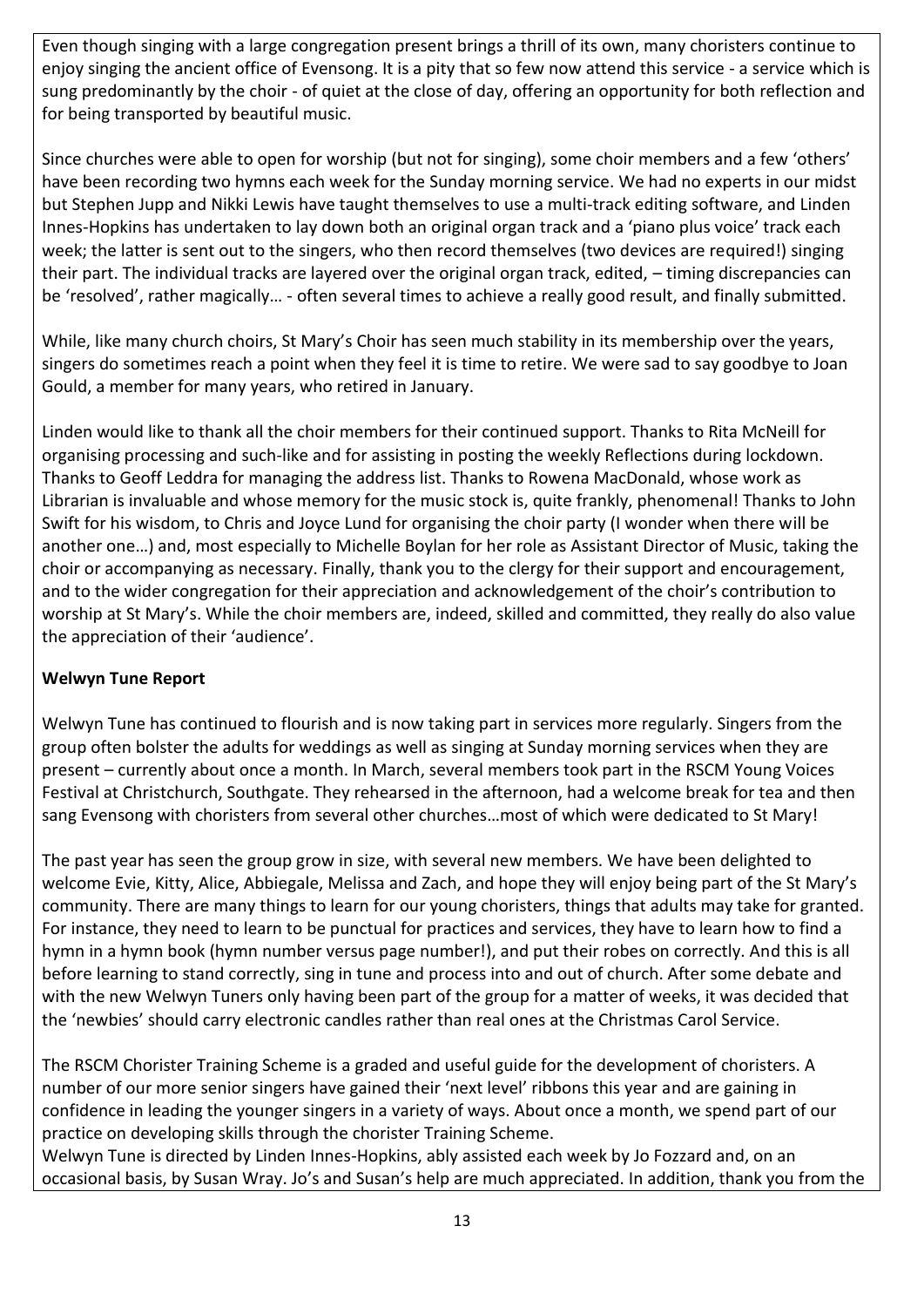'lead team' to all the parents who bring their children along each week to sing. Without their doing this each week, Welwyn Tune would not be the thriving youth choir that it is!

<span id="page-13-0"></span>St Mary's Parish Prayers – *Wendy Lawrence*

Prayer underpins the life of the parish. There is an informal prayer meeting in the St Nicholas chapel every Saturday morning, from 9 – 9:30, led by the clergy. Everyone is welcome to attend. We pray for the parish and the churches in the team, and also for individual concerns and topical issues. Prayer requests can be given to members of the clergy, or attached to the prayer board by the entrance to the St Nicholas Chapel.

## <span id="page-13-1"></span>St Mary's Theatre Group – *Sue Knowles*

The theatre club have enjoyed another year of memorable performances. We have seen Swan Lake ballet, Les Miserables, 9 to 5 musical, The Red Shoes ballet, The King and I and have other shows booked for the oncoming year. We have 25 people attending these performances, all driven in a Mercedes coach to and from Milton Keynes theatre. I advertise these trips in the magazine and there is always a poster up in the church porch. I add 50p on to each ticket purchased and this year the money raised has gone to the organ restoration .

I would like to thank everyone who supports this Club and look forward to organising many more trips.

<span id="page-13-2"></span>St Mary's Walking Group – *Joy and Robin Whitten*

The group now has some 60 members of whom we usually have about 25 walking each month. We welcome newcomers and the walks offer a great opportunity to meet people.

On the third Monday of each month, we meet at a local pub, walk some four to five miles, and return to the pub for lunch. The walks are led by volunteers who help us to enjoy the wide variety of lovely countryside around Welwyn. It is a very enjoyable way to have some exercise and a friendly chat. If you are interested and live in or around Welwyn or have a connection with our church, do contact us.

Contact Joy or Robin Whitten 01438 716036.

<span id="page-13-3"></span>St Mary's Welcome Team – *Jenny Wiseman*

Making people feel welcome is at the heart of reaching out to new people and a new generation as well as nurturing those who are already part of the church family.

Although we do have a Welcome Team, the ministry of Welcome should be a priority for us all. We should be continually asking ourselves: are we open and welcoming to newcomers? Are we aware of the possible anxieties of people when entering somewhere new to them? Do we think "welcome" is only our concern at the "9:30"? Is our attitude to newcomers – they are welcome to join our "club" as long as they stick to the club rules? Or is our priority an awareness of making a connection with a new person and understanding that they will be offering their own unique and God-given self to our church.

We have come to realise that the pattern of worship has changed and continues to change for many people. We are seeing fewer families with children at the 9:30, but the numbers of Key Stage I&II children and their mums and dads are consistently high for the Craftea, held fortnightly in term-time. The people, many of whom are families, who attend the 40 Minutes may not come every month. But they do return.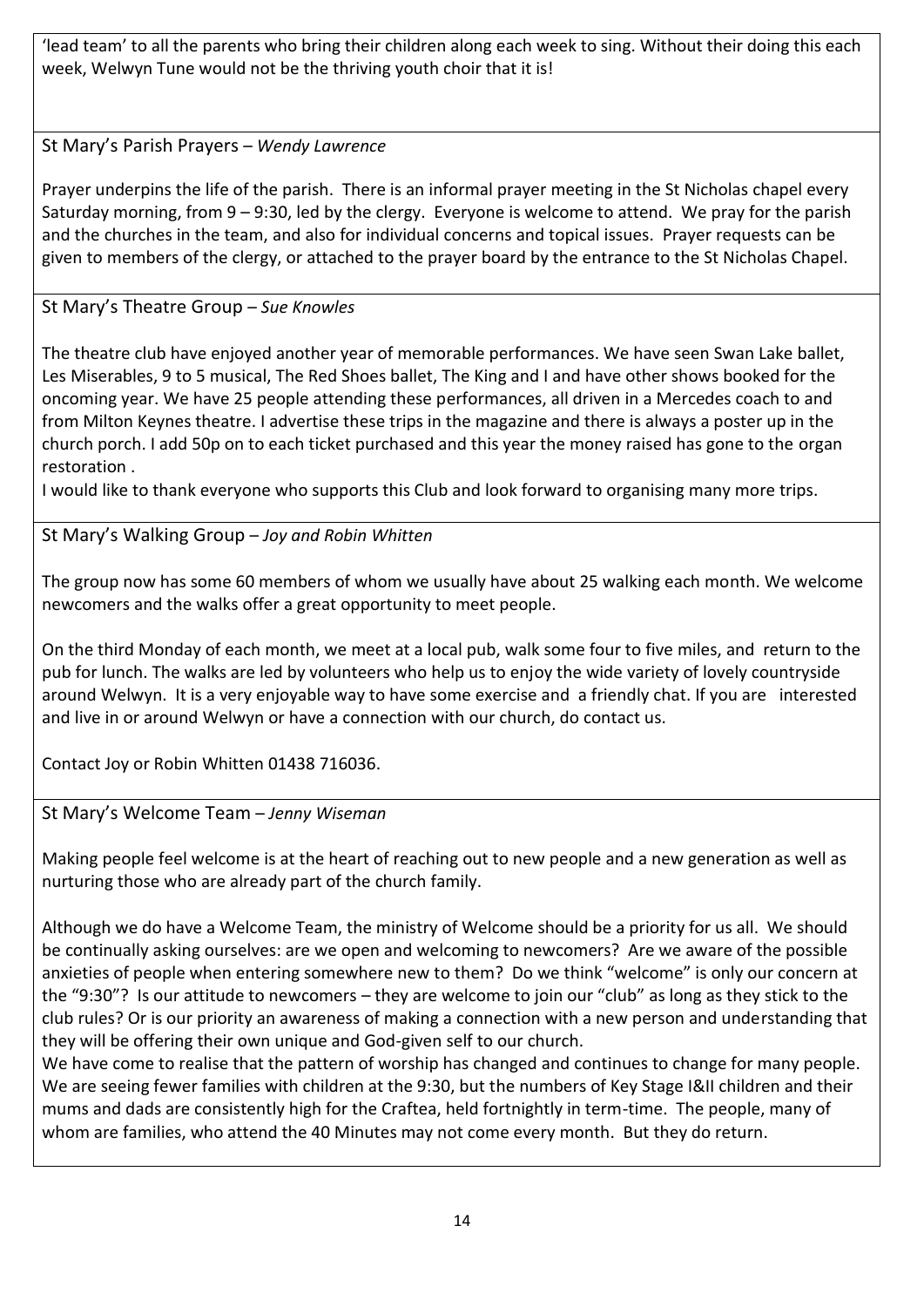We are so very fortunate that our Church and Church House are at the heart of our community, used by so many people as a haven and a place to meet others. At all events and at every opportunity, we all have the responsibility of being sensitive to those on their own, those who may need a kind listening ear, those who would appreciate knowing about the various activities, those we should be introducing to others.

Don't feel daunted by approaching someone you don't know. The words you use could be along the lines of "Hello, I don't think we've met before. My name is ……". Also, don't worry if you've forgotten a name the next time you meet them. We all do this! We may only get the one chance of demonstrating the value we place on each and every individual.

<span id="page-14-0"></span>St Michael's After School Club – *The Rev'd Dominic Holroyd-Thomas*

The St Michael's After School Club meets in St Michael's Church on a Wednesday from 3.15pm-4.15pm.

We currently have about 5 children attending the club regularly, were we seek to create a safe and friendly space for children to engage with one another and to explore Christian themes through craft and fellowship. The group meets following collective worship at St Michael's School which the Curate or another member of the Ministry Team leads.

I would like to express a special thank you to all the volunteers who continue to ensure the club can meet. With the absence of two regular helpers during part of the last year, this help has been even more appreciated.

<span id="page-14-1"></span>Website and Social Media – *Su Blanch*

The St Mary's website ([www.welwyn.org.uk\)](http://www.welwyn.org.uk/) has between 500 and 1000 visits per month, with the peak month being December, when people may be checking out information about Christmas services.

The site is changed to reflect the season and events that are going on currently and is truly something that we can all get involved with. If you have ideas about what else ought to be included, or content to add, send to [webmaster@welwyn.org.uk.](mailto:webmaster@welwyn.org.uk) Websites work best when they are current and part of how we operate.

Our facebook page "St Mary's Church, Welwyn" also provides immediate content and communication out to our congregation and the community. It's a great way to communicate and it would be fab if we could all take a look at it regularly and share it with our own networks.

We're a very small team that work on this: our leader, Jane Carr, has stepped down from the group and so we've become even smaller! Speaking for myself, I'm really quite inexpert and I make it up as I go along. So if anyone wants to have a go and join us they'd be very welcome.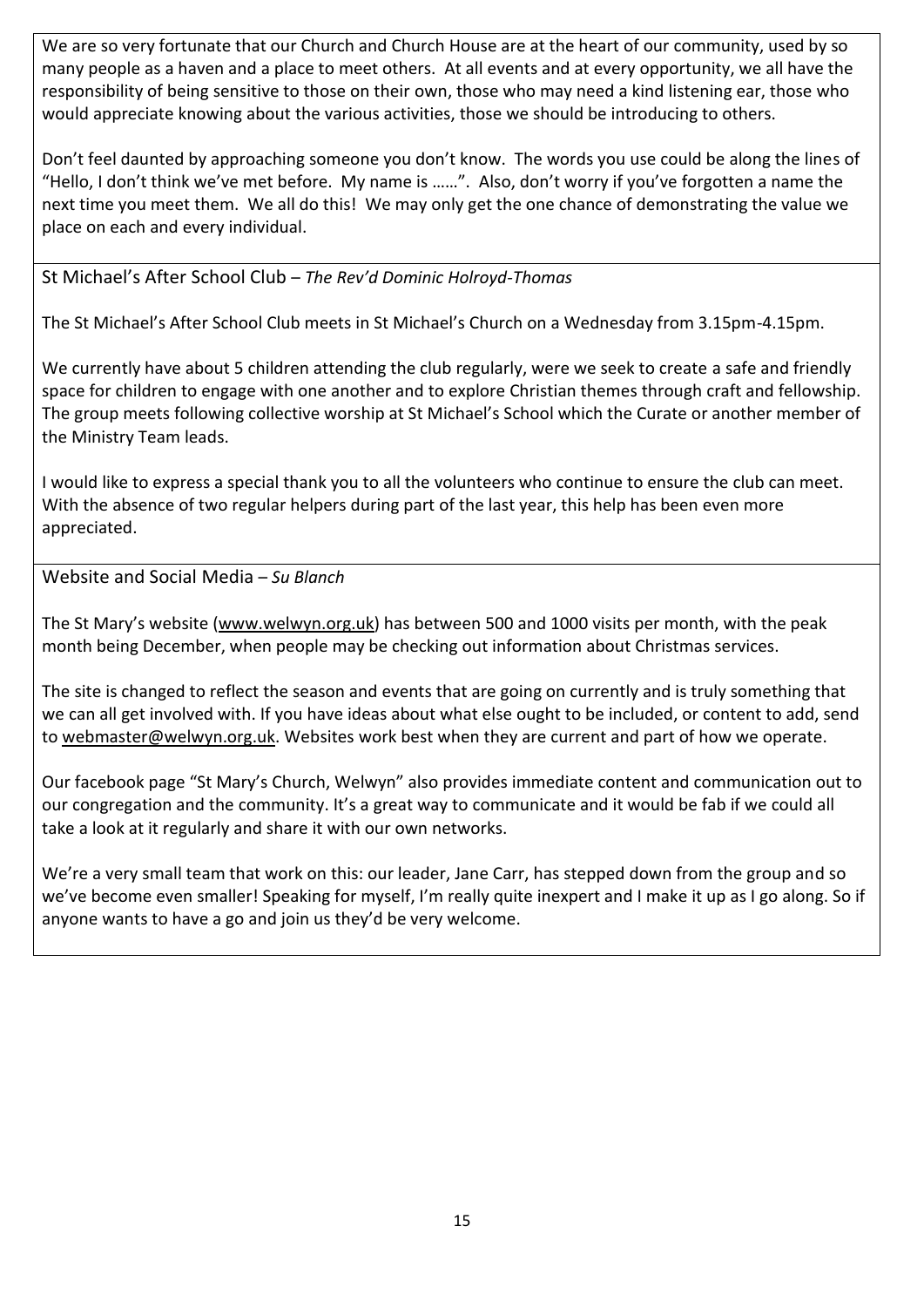# <span id="page-15-0"></span>APPENDIX 1 – Draft Minutes of the 2019 APCM

**Minutes:** Election of Churchwardens and Annual Parochial Church Meeting (St Mary's Welwyn with St Michael's Woolmer Green)

**Meeting:** Wednesday 3rd April 2019 in Church House at 8.00pm

|                     | <b>Names</b>                                                                                                                                                                                                                                                                                                                                                                                                                                                                                                                                              |
|---------------------|-----------------------------------------------------------------------------------------------------------------------------------------------------------------------------------------------------------------------------------------------------------------------------------------------------------------------------------------------------------------------------------------------------------------------------------------------------------------------------------------------------------------------------------------------------------|
| <b>Attendees</b>    | David Munchin [DM], Vernonne Allan [VA], Beth Bates, Su Blanch [SB], Gill Blewett [GBI],<br>Simon Blewett, Pat Brooks, Debbie Coupland [DC], Geoff Cummings [GC], Jackie Davis<br>[JD], Joyce Davis, Peter Davis, Shoena Eggington [SE], Jo Fozzard, Mary Gregory, Ann<br>Harper, Daniel Holroyd-Thomas [DaHT], Dominic Holroyd-Thomas [DoHT], Linden Innes-<br>Hopkins, Sue Keach [SK], Wendy Lawrence [WL], Fiona Macdonald, Rowena Macdonald,<br>Joan Shelley [JS], Daphne Skinner, Joan Webb, Stuart Westley [SW], and Jenny Wiseman.<br>28 attendees |
| <b>Apologies</b>    | Kathryn Alford [KA], Jane Bacon, Gina Beck [GB], Don Bell [DB], Jane Carr [JC], Stuart Carr<br>[SC], Colin Hull [CH], Usha Hull [UH], Diane Jenkin [DJ], Jean Perriman [JP], Jasmine<br>Marson, Robin Marson, Sheila Edmonson.                                                                                                                                                                                                                                                                                                                            |
| <b>Minute taker</b> | Daniel Holroyd-Thomas [DaHT].                                                                                                                                                                                                                                                                                                                                                                                                                                                                                                                             |

# **Meeting for the Election of Churchwardens**

| NO.                     | <b>AGENDA ITEM</b>                                                                                           | <b>NOTES</b>                                                                                                                                                                                                  | <b>ACTION POINTS</b>                                                                                                    |
|-------------------------|--------------------------------------------------------------------------------------------------------------|---------------------------------------------------------------------------------------------------------------------------------------------------------------------------------------------------------------|-------------------------------------------------------------------------------------------------------------------------|
| 1                       | <b>Opening Prayer</b>                                                                                        | The meeting was opened with a prayer.                                                                                                                                                                         | $N/A$ for<br>information.<br>Complete √                                                                                 |
| $\overline{2}$          | <b>Review of Minutes</b><br>from Previous Meeting<br>$(18^{th}$ April 2018)<br>To be approved and<br>signed. |                                                                                                                                                                                                               | Approved and<br>signed as an<br>accurate record.<br>To be<br>communicated $\boxtimes$                                   |
| $\overline{\mathbf{3}}$ | <b>Election of</b><br><b>Churchwardens</b>                                                                   | The existing churchwardens, Diane Jenkin, Stuart<br>Westley (St Mary's) and Sue Keach (St Michael's), were<br>nominated and seconded.<br><b>DM</b> thanked the churchwardens for their continued<br>ministry. | The nominations of<br>Susan Keach,<br>Stuart Westley and<br>Diane Jenkin were<br>unanimously<br>approved.<br>Complete v |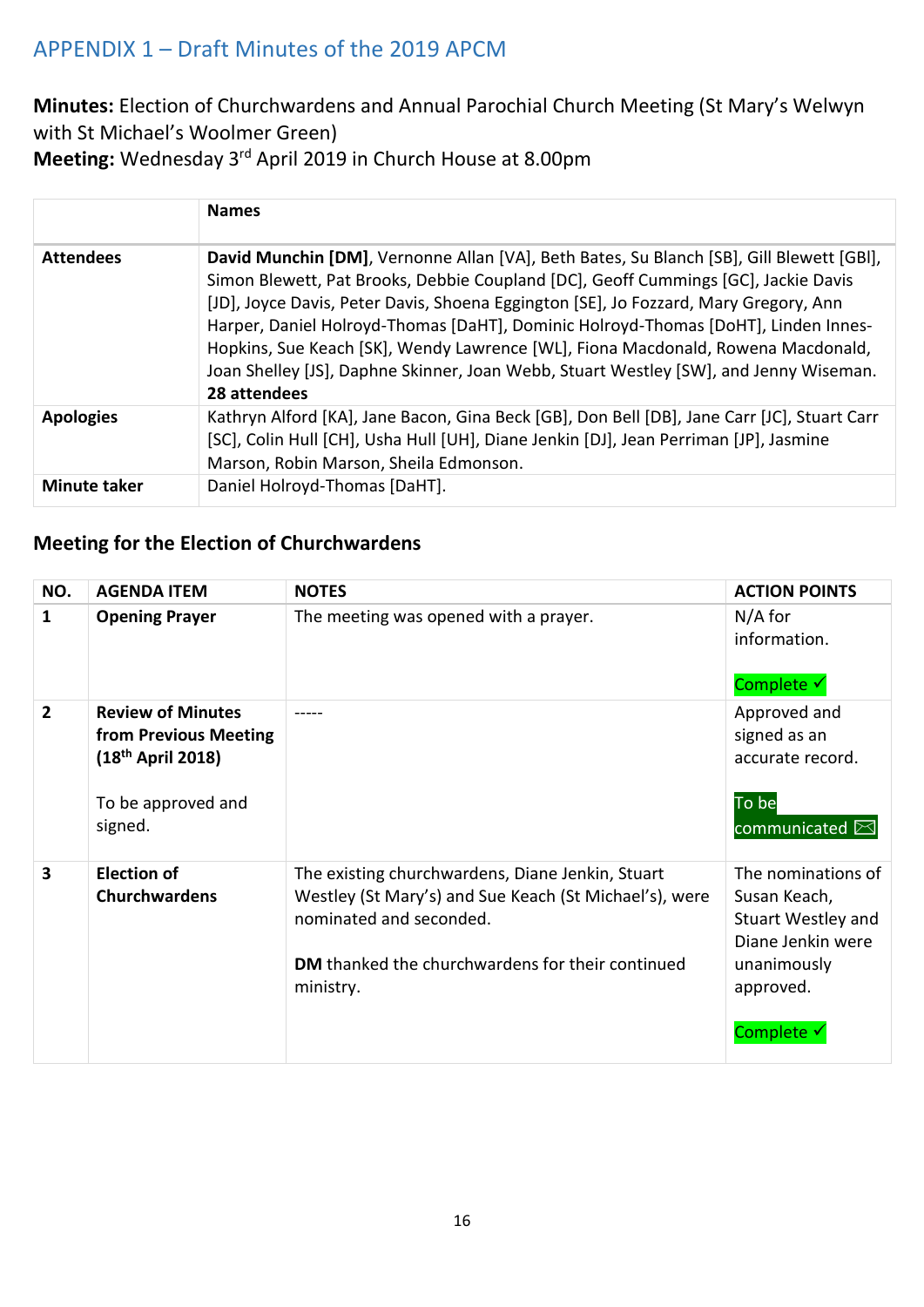# **Annual Parochial Church Meeting**

| NO.            | <b>AGENDA ITEM</b>                                                                                     | <b>NOTES</b>                                                                                                                                                                                                   | <b>ACTION POINTS</b>                                                                                                          |
|----------------|--------------------------------------------------------------------------------------------------------|----------------------------------------------------------------------------------------------------------------------------------------------------------------------------------------------------------------|-------------------------------------------------------------------------------------------------------------------------------|
| $\mathbf{1}$   | <b>Chair's Welcome and</b><br><b>Opening Remarks</b>                                                   | -----                                                                                                                                                                                                          | $N/A$ for<br>information.<br>Complete √                                                                                       |
| $\overline{2}$ | <b>Attendence and</b><br><b>Apologies for Absence</b>                                                  |                                                                                                                                                                                                                | $N/A$ for<br>information.<br>To be<br>communicated $\boxtimes$                                                                |
| 3              | <b>Review of Minutes</b><br>from Previous APCM<br>$(18th$ April 2018)<br>To be approved and<br>signed. |                                                                                                                                                                                                                | Approved and<br>signed as an<br>accurate record.<br>Complete √                                                                |
| 4              | <b>Matters Arising</b>                                                                                 |                                                                                                                                                                                                                | $\frac{1}{2}$                                                                                                                 |
| 5              | <b>Assistant</b><br><b>Churchwardens for St</b><br>Mary's and St<br>Michael's                          | John Farrow was duly elected.                                                                                                                                                                                  | John Farrow was<br>unanimously<br>elected.<br>Complete √                                                                      |
| 6              | Lay Members to the<br><b>Parochial Church</b><br><b>Council</b>                                        | DM extended a thank you to DC and GBI for all their<br>work over the last three years, as they step down at the<br>meeting.<br>Emmanuel Odiachi, and Stuart Carr were proposed,<br>seconded, and duly elected. | Emmanuel Odiachi<br>and Stuart Carr<br>were unanimously<br>elected.<br>Complete √                                             |
| $\overline{7}$ | Sidespeople                                                                                            | Ann Harper (St Mary's) and Margaret Patterson (St<br>Michael's) were proposed and duly elected.                                                                                                                | Ann Harper and<br>Margaret<br>Patterson were<br>unanimously<br>elected.<br>Complete √                                         |
| 8              | <b>Independent Examiner</b>                                                                            | The PCC's current independent examiner, Peter McKay<br>at Nicholson Chartered Accountants was elected as the<br>examiner for the next year.<br>DM reported that DB is happy with Nicholson.                    | Nicholson<br>Chartered<br><b>Accountants was</b><br>re-approved as<br>Independent<br>Examiner of the<br>parish.<br>Complete √ |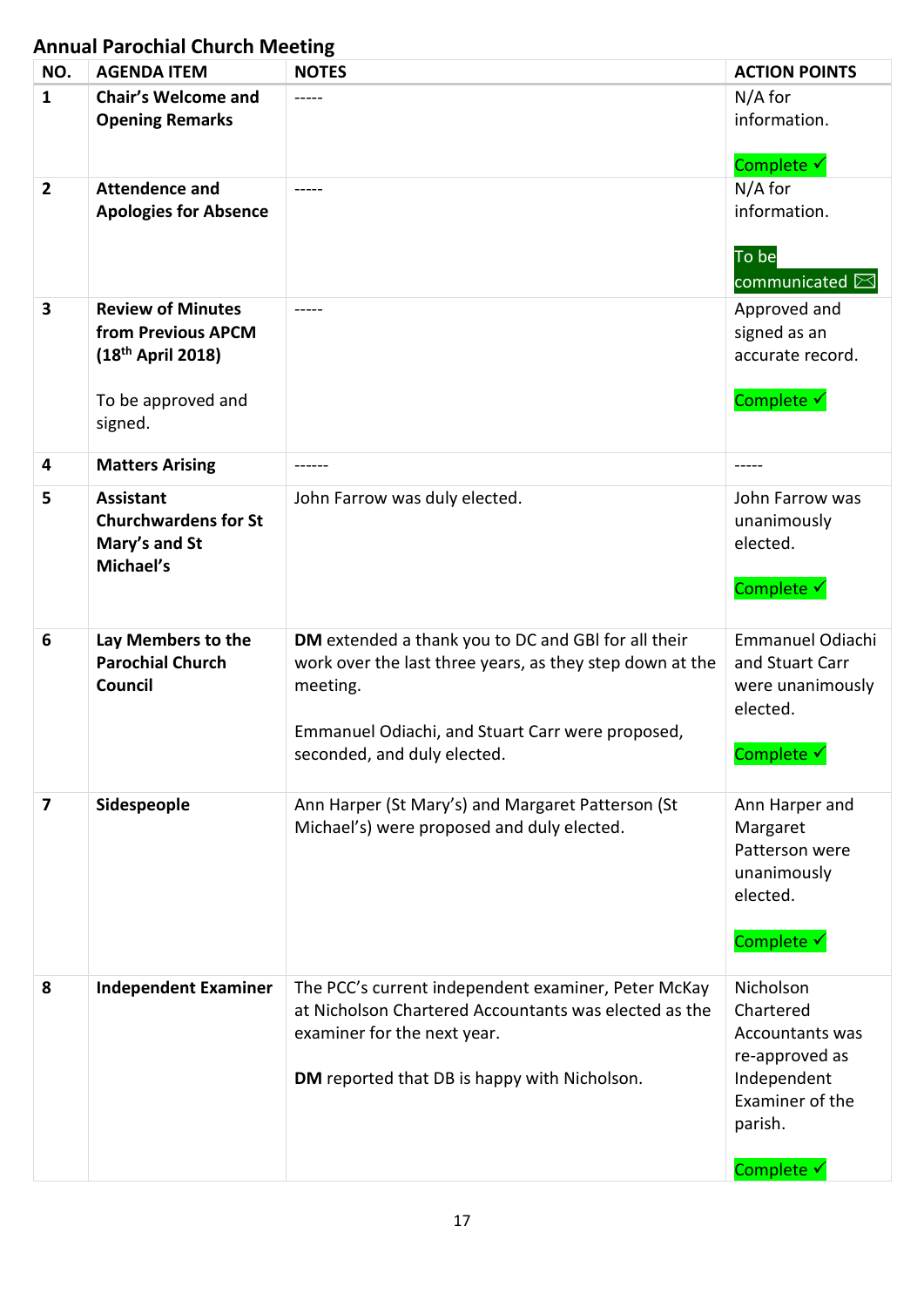| 9  | <b>Financial Affairs of the</b><br><b>Parish</b> | DM reported that all of the accounts are now audited,<br>correct and approved by the Trustees (PCC). Both<br>income and expenditure were down; expenditure<br>specifically was less in 2018 than 2017. The general<br>accounts showed that the parish is around £1500<br>down. In terms of free reserve (the amount of cash<br>available), there is £77000 in the bank. DM added that<br>charities are required to have a certain amount in<br>reserve, approximately 40% of annual income, as a<br>responsible 'rainy-day' fund.<br>A big thank-you was extended to DB for his continued<br>wonderful work for the accounts of the parish. | $N/A$ for<br>information.<br>To be<br>communicated $\boxtimes$ |
|----|--------------------------------------------------|---------------------------------------------------------------------------------------------------------------------------------------------------------------------------------------------------------------------------------------------------------------------------------------------------------------------------------------------------------------------------------------------------------------------------------------------------------------------------------------------------------------------------------------------------------------------------------------------------------------------------------------------|----------------------------------------------------------------|
| 10 | <b>PCC Report</b>                                | The PCC report was distributed in the compiled booklet<br>before the meeting.                                                                                                                                                                                                                                                                                                                                                                                                                                                                                                                                                               | $N/A$ for<br>information.<br>To be<br>communicated $\boxtimes$ |
| 11 | <b>Electoral Roll Report</b>                     | The six-year electoral roll revision was completed on<br>20 <sup>th</sup> March. There are 263 people on the new roll (split<br>between 218 at St Mary's and 45 at St Michael's). In<br>terms of totals, this compares to 305 members on the<br>electoral roll in 2018. There have been 77 deletions.<br>At the time of the meeting, and since the completion of<br>the roll, there had already been a half-dozen or so<br>additions.<br>Jenny Wiseman expressed her thanks to JC, which was<br>corroborated by those present.                                                                                                              | $N/A$ for<br>information.<br>To be<br>communicated $\boxtimes$ |
| 12 | <b>Deanery Synod Report</b>                      | DM confirmed that KA is the Lay Chair of Deanery<br>Synod.                                                                                                                                                                                                                                                                                                                                                                                                                                                                                                                                                                                  | $N/A$ for<br>information.<br>To be<br>communicated $\boxtimes$ |
| 13 | <b>Team Council Report</b>                       |                                                                                                                                                                                                                                                                                                                                                                                                                                                                                                                                                                                                                                             | $N/A$ for<br>information.<br>To be<br>communicated $\boxtimes$ |
| 14 | <b>St Mary's Fabric Report</b>                   | VA expressed the PCC's thanks to SC for all his work<br>with the fabric of the buildings.                                                                                                                                                                                                                                                                                                                                                                                                                                                                                                                                                   | $N/A$ for<br>information.<br>To be<br>communicated $\boxtimes$ |